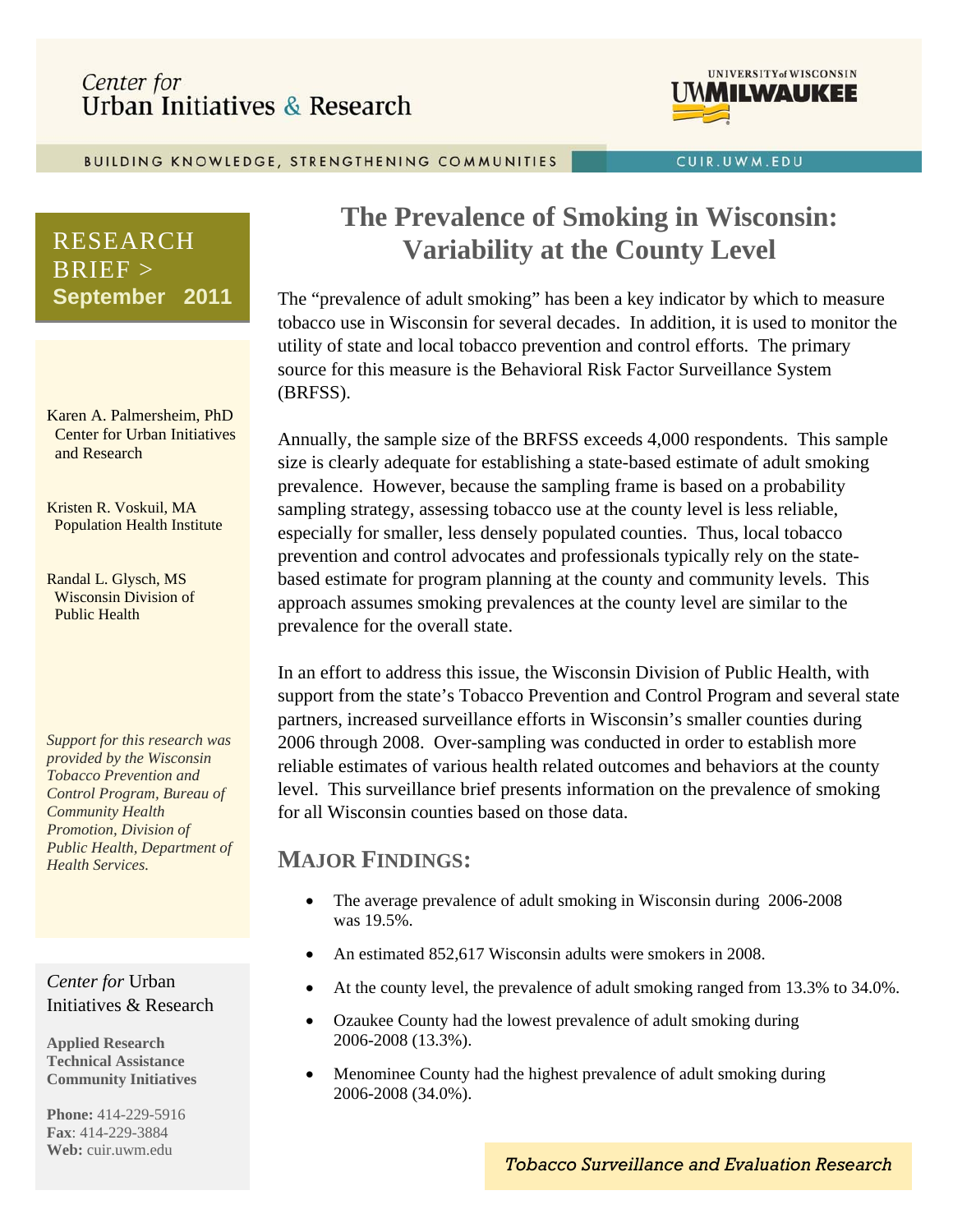#### **BACKGROUND**

Tobacco prevention and control programs commonly use the prevalence of adult smoking as an indicator of progress in the reduction of tobacco use at the state and local levels. Data used to estimate the prevalence of smoking are accessed from systems of surveillance commonly conducted at the state and national levels. Sample sizes from these systems are large enough to create reliable (accurate) estimates of smoking prevalence at the state level. However, because the data are typically collected using a probability sampling strategy, sub-sampling of smaller geographic units (e.g., counties) may not result in reliable sample sizes. In particular, this approach results in extremely small sample sizes for sparsely populated counties. Thus, data pooling and calculating an average across several years, as well as merging data from multiple counties, has often been required to achieve reliable estimates for smaller geographic units. Many organizations simply rely on the state's [average] prevalence of smoking as a measure of smoking in their locality. This approach, however, has been of concern to some local tobacco control groups and county public health organizations that desire more precise estimates for use in program planning and policy development at the local level.

To respond to these needs, the Wisconsin Division of Public Health, along with support from the state's Tobacco Prevention and Control Program and other state and local partners sponsored expanded efforts to collect additional data. In 2006, Wisconsin began oversampling as a part of its annual Behavioral Risk Factor Surveillance System (BRFSS) survey to increase sample sizes for sparsely populated counties. These efforts were continued during 2007 and 2008, with the goal of establishing a minimum sample size of 100 for each of Wisconsin's 72 counties. Accordingly, more precise estimates of adult cigarette smoking could be established at the county level.

### **METHODS**

The BRFSS is a national telephone-based survey of health conditions, health risk behaviors and the use of preventative services among non-institutionalized adults. Wisconsin has been participating in this surveillance system since its inception in 1984.

During 2006 through 2008, Wisconsin collected data from a *main sample*, based on the same probability sampling strategies employed each year. In addition, *over-sampling* was conducted in less densely populated counties as part of a three-year effort to produce county-specific estimates for all 72 counties. Data for this report came from both the main samples and oversamples of the 2006, 2007, and 2008 Wisconsin BRFSS surveys.

This report presents estimates of the adult smoking prevalence for the state of Wisconsin, and for each individual county. Data for the state estimate were weighted to create an estimate of smoking prevalence representative of the state population. Data for the county estimates were weighted to create estimates of smoking prevalence representative of each county's population. To further increase the sample sizes for county estimates, data for 2006 through 2008 were pooled. The resulting county samples ranged from 137 respondents to 3,193 respondents. The number of adult smokers in each county was estimated by applying the calculated smoking prevalence to 2008 Census Bureau population estimates of individuals 18 years of age or older.<sup>1</sup>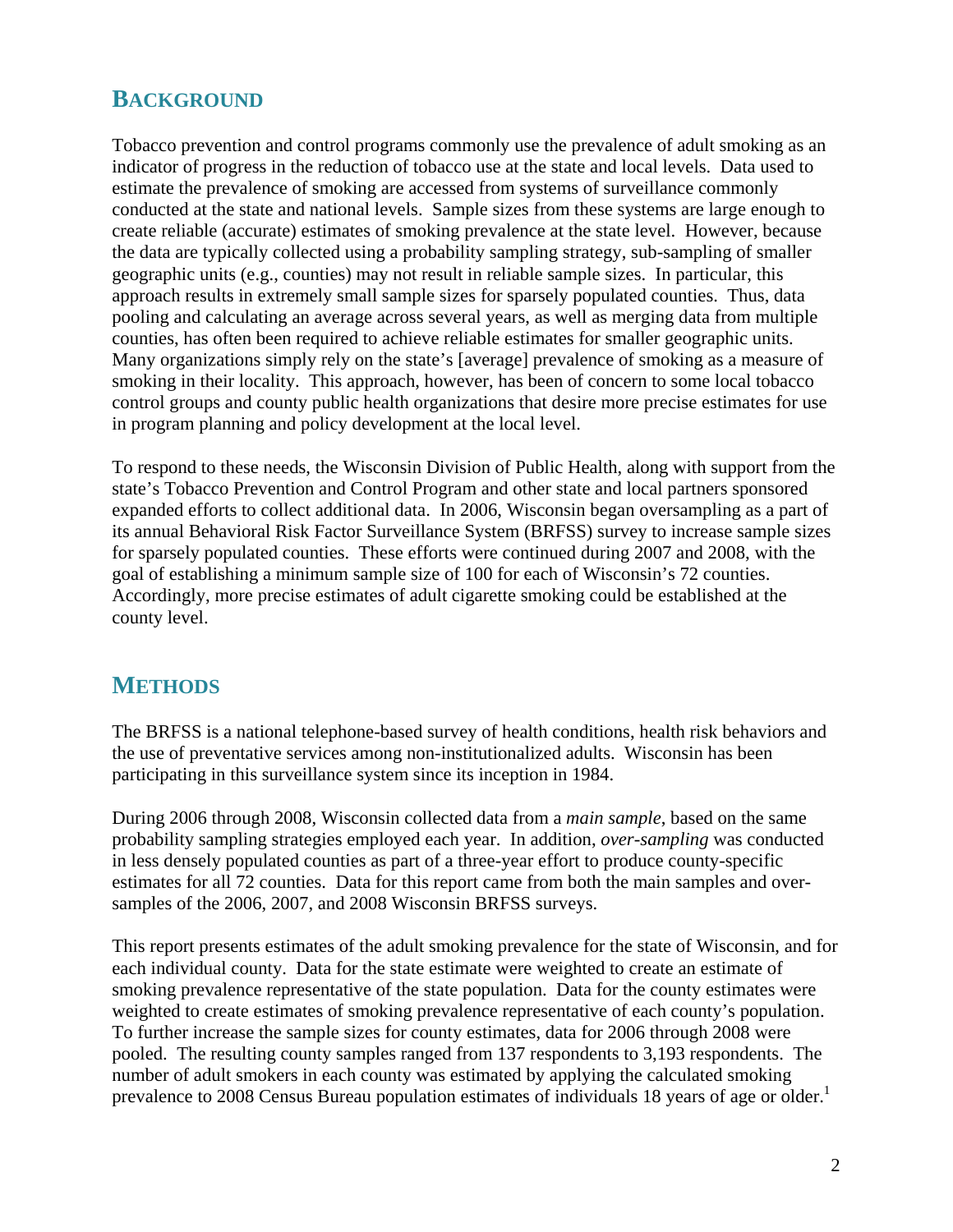The total number of smokers for Wisconsin was estimated by summing the number of smokers in all 72 counties. Analyses were conducted using SAS statistical software, version 9.1.

#### **RESULTS**

**Table 1** presents estimates of the prevalence of adult smoking in Wisconsin for 2006, 2007, and 2008, and a pooled estimate. The prevalence of smoking varied minimally across the three years, ranging from 19.1% in 2006 to 19.9% in 2008. The average weighted prevalence for the three years was 19.5%.

| VVISCONSIN, ZUUD-ZUUD |                    |                           |  |  |  |
|-----------------------|--------------------|---------------------------|--|--|--|
| <b>Sample Year</b>    | <b>Sample Size</b> | <b>Smoking Prevalence</b> |  |  |  |
| 2006                  | 8,517              | 19.1%                     |  |  |  |
| 2007                  | 7,413              | 19.6%                     |  |  |  |
| 2008                  | 7,066              | 19.9%                     |  |  |  |
| 2006-2008             | 22,996             | 19.5%                     |  |  |  |

# **Table 1. Prevalence of Adult Smoking, by Year, Wisconsin, 2006-2008**

**Table 2** shows the prevalence of adult smoking during 2006-2008 for each county. Ozaukee County had the lowest estimated prevalence of adult smoking during 2006-2008 (13.3%). Menominee County had the highest estimated prevalence of adult smoking (34.0%). In addition, each county's rank is displayed, and the estimated number of adult smokers in each county (based on 2008 Census Bureau population data).

# **Table 2. Prevalence of Adult Smoking, Rank, and Number of Adult Smokers, by County, Wisconsin, 2006-2008**

| <b>State/County</b> | <b>Prevalence of</b><br><b>Adult Smokers</b><br>(%) | <b>Rank</b> | <b>Number of</b><br><b>Adult Smokers</b> |
|---------------------|-----------------------------------------------------|-------------|------------------------------------------|
| <b>Wisconsin</b>    | 19.5                                                |             | 852,617 *                                |
| <b>Adams</b>        | 24.2                                                | 61          | 4,076                                    |
| <b>Ashland</b>      | 17.6                                                | 21          | 2,188                                    |
| <b>Barron</b>       | 23.8                                                | 59          | 8,497                                    |
| <b>Bayfield</b>     | 17.5                                                | 20          | 2,097                                    |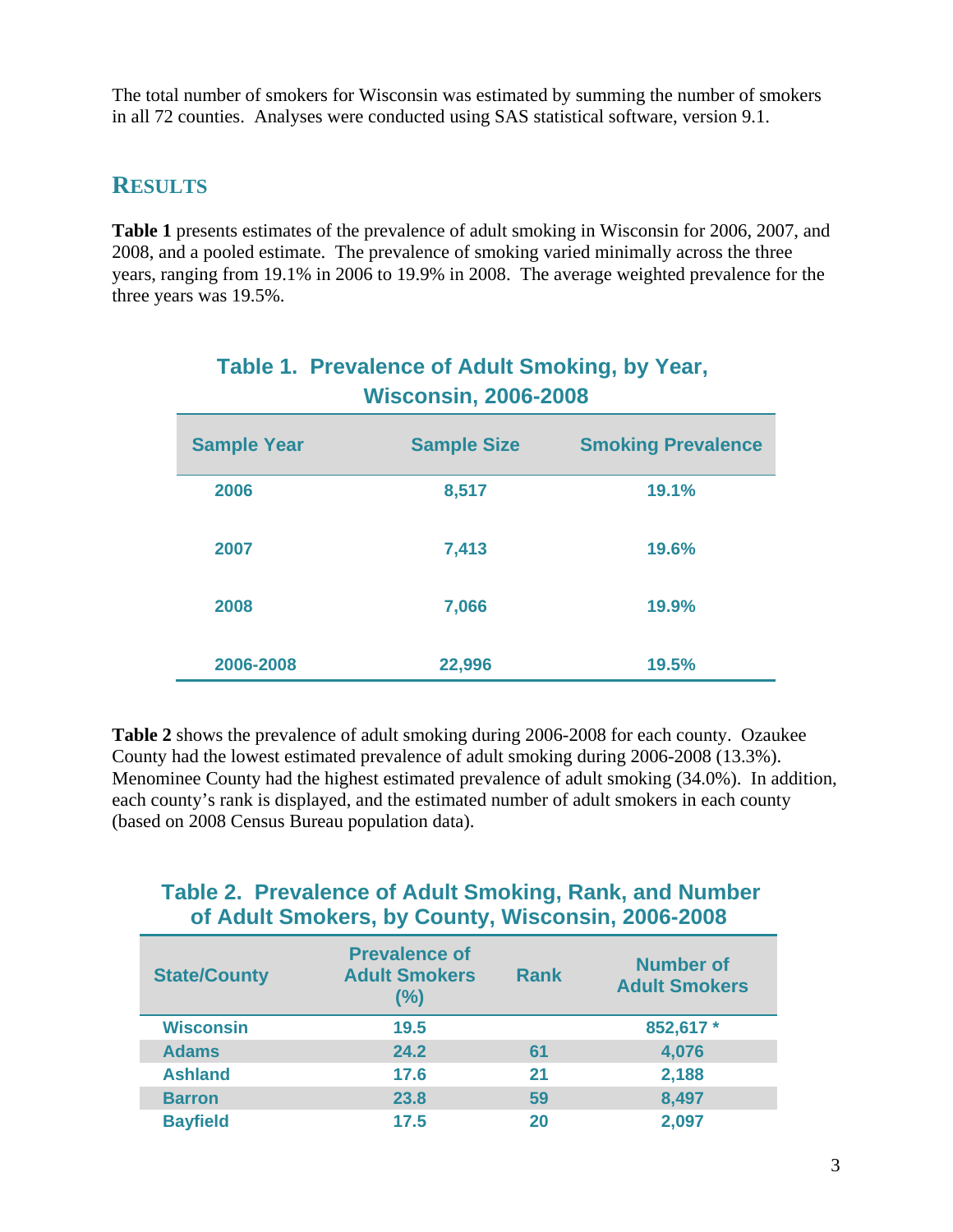# **Table 2. Prevalence of Adult Smoking, Rank, and Number of Adult Smokers, by County, Wisconsin, 2006-2008**

| <b>County</b>      | <b>Prevalence of</b><br><b>Adult Smokers</b><br>(%) | <b>Rank</b>    | <b>Number of</b><br><b>Adult Smokers</b> |
|--------------------|-----------------------------------------------------|----------------|------------------------------------------|
| <b>Brown</b>       | 20.8                                                | 38             | 38,418                                   |
| <b>Buffalo</b>     | 21.9                                                | 46             | 2,314                                    |
| <b>Burnett</b>     | 18.6                                                | 26             | 2,401                                    |
| <b>Calumet</b>     | 16.5                                                | 13             | 5,360                                    |
| <b>Chippewa</b>    | 21.1                                                | 41             | 9,747                                    |
| <b>Clark</b>       | 17.0                                                | 18             | 4,044                                    |
| <b>Columbia</b>    | 16.9                                                | 16             | 7,175                                    |
| <b>Crawford</b>    | 24.4                                                | 62             | 3,172                                    |
| <b>Dane</b>        | 14.8                                                | 4              | 56,549                                   |
| <b>Dodge</b>       | 19.1                                                | 30             | 13,138                                   |
| <b>Door</b>        | 16.2                                                | 12             | 3,682                                    |
| <b>Douglas</b>     | 21.1                                                | 42             | 7,344                                    |
| <b>Dunn</b>        | 15.9                                                | 7              | 5,393                                    |
| <b>Eau Claire</b>  | 17.0                                                | 19             | 13,255                                   |
| <b>Florence</b>    | 23.4                                                | 55             | 893                                      |
| <b>Fond du Lac</b> | 23.2                                                | 54             | 17,903                                   |
| <b>Forest</b>      | 25.3                                                | 68             | 1,932                                    |
| <b>Grant</b>       | 21.0                                                | 40             | 8,126                                    |
| <b>Green</b>       | 18.3                                                | 25             | 5,012                                    |
| <b>Green Lake</b>  | 22.8                                                | 49             | 3,274                                    |
| <b>lowa</b>        | 19.8                                                | 33             | 3,539                                    |
| <b>Iron</b>        | 20.9                                                | 39             | 1,085                                    |
| <b>Jackson</b>     | 23.6                                                | 56             | 3,663                                    |
| <b>Jefferson</b>   | 19.5                                                | 31             | 12,058                                   |
| <b>Juneau</b>      | 23.0                                                | 50             | 4,790                                    |
| <b>Kenosha</b>     | 24.6                                                | 64             | 30,053                                   |
| <b>Kewaunee</b>    | 17.0                                                | 17             | 2,657                                    |
| <b>La Crosse</b>   | 19.1                                                | 29             | 16,955                                   |
| <b>Lafayette</b>   | 14.2                                                | $\overline{2}$ | 1,695                                    |
| <b>Langlade</b>    | 20.2                                                | 36             | 3,213                                    |
| <b>Lincoln</b>     | 25.7                                                | 69             | 5,883                                    |
| <b>Manitowoc</b>   | 18.9                                                | 28             | 11,804                                   |
| <b>Marathon</b>    | 19.5                                                | 32             | 19,345                                   |
| <b>Marinette</b>   | 25.1                                                | 66             | 8,423                                    |
| <b>Marquette</b>   | 28.9                                                | 71             | 3,427                                    |
| <b>Menominee</b>   | 34.0                                                | 72             | 1,015                                    |
| <b>Milwaukee</b>   | 22.3                                                | 47             | 158,841                                  |
| <b>Monroe</b>      | 20.5                                                | 37             | 6,577                                    |
| <b>Oconto</b>      | 18.7                                                | 27             | 5,432                                    |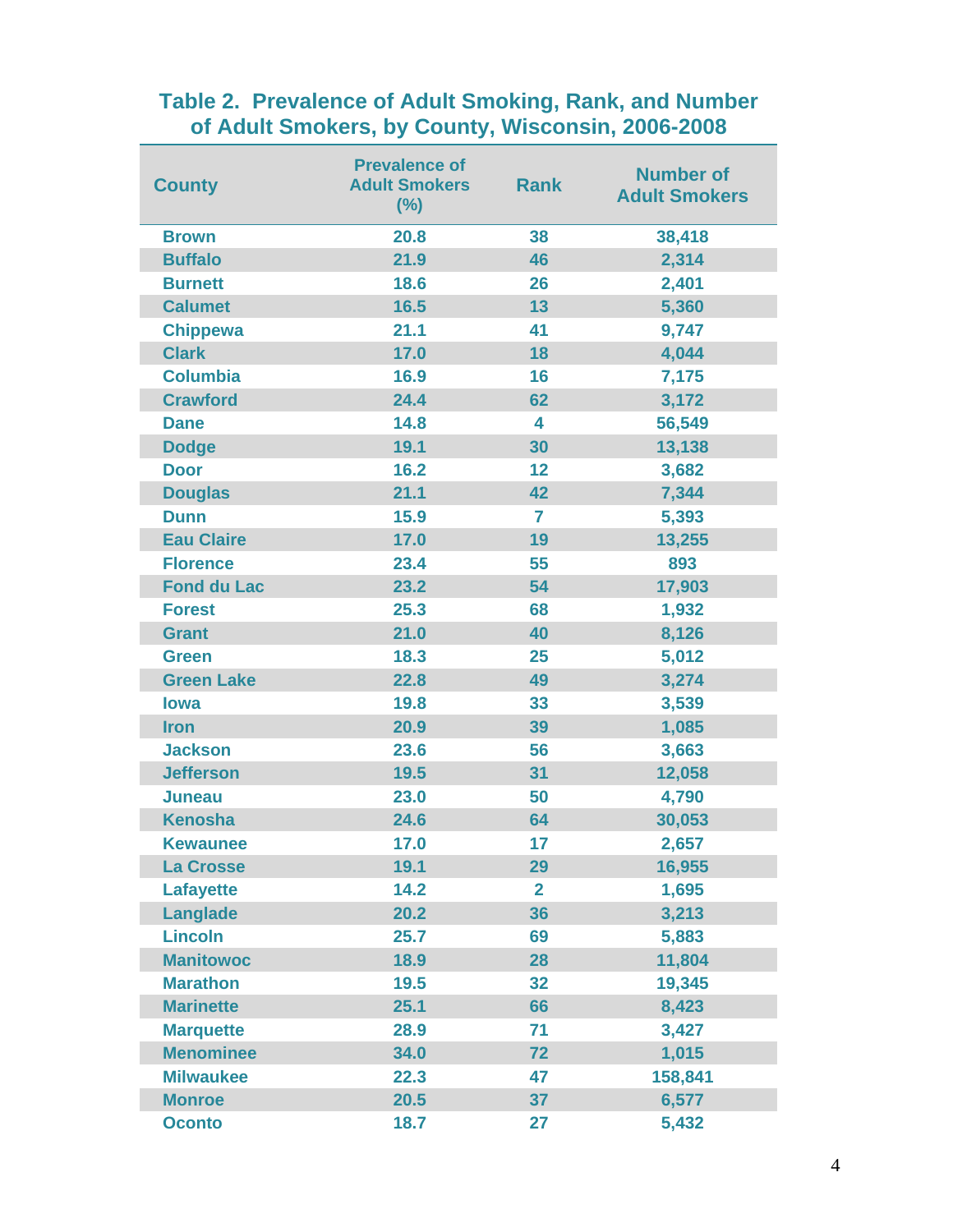### **Table 2. Prevalence of Adult Smoking, Rank, and Number of Adult Smokers, by County, Wisconsin, 2006-2008**

| <b>County</b>      | <b>Prevalence of</b><br><b>Adult Smokers</b><br>(%) | <b>Rank</b>    | <b>Number of</b><br><b>Adult Smokers</b> |
|--------------------|-----------------------------------------------------|----------------|------------------------------------------|
| <b>Oneida</b>      | 23.9                                                | 60             | 7,045                                    |
| <b>Outagamie</b>   | 15.9                                                | 9              | 20,997                                   |
| <b>Ozaukee</b>     | 13.3                                                | 1              | 8,726                                    |
| <b>Pepin</b>       | 20.2                                                | 34             | 1,141                                    |
| <b>Pierce</b>      | 23.1                                                | 53             | 7,292                                    |
| <b>Polk</b>        | 16.0                                                | 11             | 5,429                                    |
| <b>Portage</b>     | 18.2                                                | 22             | 9,932                                    |
| <b>Price</b>       | 15.9                                                | 8              | 1,834                                    |
| <b>Racine</b>      | 25.0                                                | 65             | 37,493                                   |
| <b>Richland</b>    | 21.2                                                | 43             | 2,954                                    |
| <b>Rock</b>        | 27.1                                                | 70             | 32,594                                   |
| <b>Rusk</b>        | 15.7                                                | $6\phantom{a}$ | 1,752                                    |
| <b>Saint Croix</b> | 15.4                                                | 5              | 9,383                                    |
| <b>Sauk</b>        | 18.2                                                | 23             | 8,188                                    |
| <b>Sawyer</b>      | 23.8                                                | 58             | 3,185                                    |
| <b>Shawano</b>     | 23.8                                                | 57             | 7,497                                    |
| <b>Sheboygan</b>   | 21.7                                                | 45             | 18,898                                   |
| <b>Taylor</b>      | 16.8                                                | 15             | 2,479                                    |
| <b>Trempealeau</b> | 23.1                                                | 51             | 4,847                                    |
| <b>Vernon</b>      | 23.1                                                | 52             | 4,974                                    |
| <b>Vilas</b>       | 18.2                                                | 24             | 3,258                                    |
| <b>Walworth</b>    | 24.5                                                | 63             | 18,984                                   |
| <b>Washburn</b>    | 22.8                                                | 48             | 3,010                                    |
| <b>Washington</b>  | 16.0                                                | 10             | 15,755                                   |
| <b>Waukesha</b>    | 14.3                                                | $\mathbf{3}$   | 41,470                                   |
| <b>Waupaca</b>     | 25.3                                                | 67             | 10,115                                   |
| <b>Waushara</b>    | 21.4                                                | 44             | 4,231                                    |
| Winnebago          | 16.6                                                | 14             | 21,163                                   |
| <b>Wood</b>        | 20.2                                                | 35             | 11,544                                   |

 **\* Number of smokers for Wisconsin was calculated by summing across the estimated number of smokers in all 72 counties.**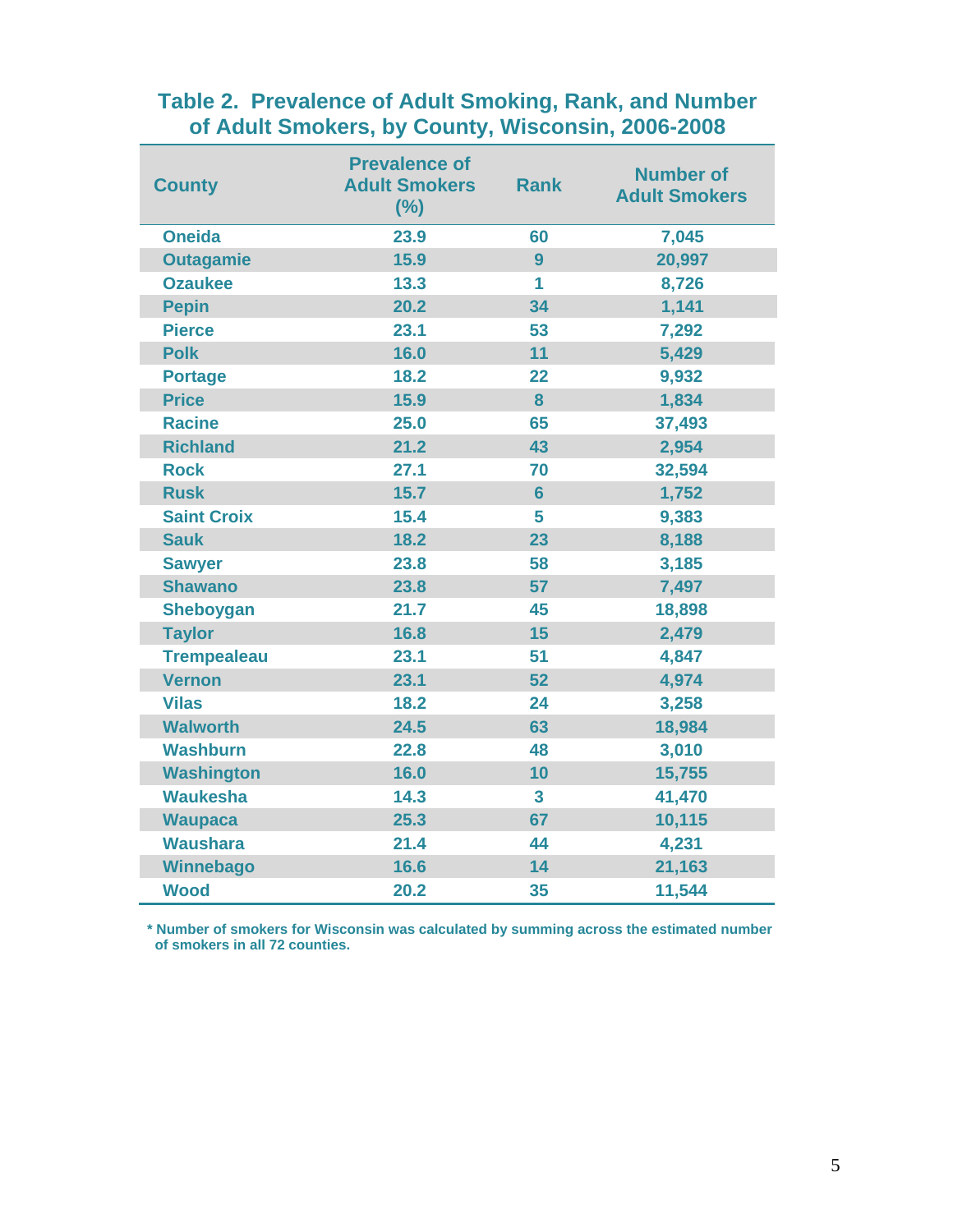**Figure 1** displays the prevalence of adult smoking in Wisconsin counties, divided into quartiles. The largest range in prevalence occurs within the fourth quartile, where the percentages vary from 23.3% to 34.0% due to a few outliers at the highest prevalence of smoking (see Table 2).



Figure 1. Prevalence of Adult Smoking in Wisconsin Counties by Quartile, 2006-2008